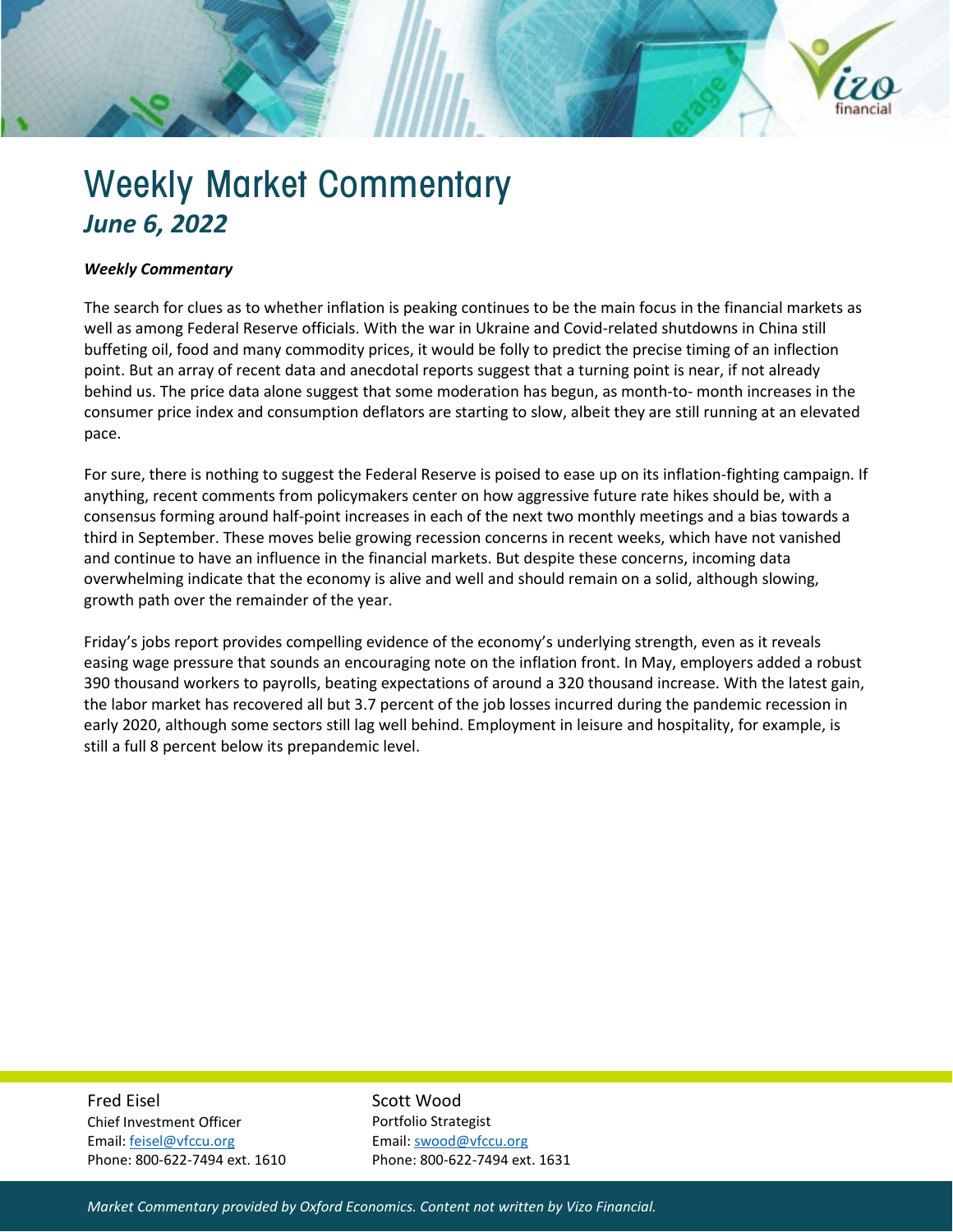



But with the economy reopening and consumer preferences shifting from goods purchases towards services, including travel, dining and entertainment, leisure and hospitality firms are rapidly staffing up – although a shortage of available workers is impeding the process. In May, payrolls in this sector increased by 84 thousand accounting for 30 percent of all service-sector job gains last month. That's an outsized contribution from a sector that accounts for only 12 percent of total jobs in that sector. Still, a few other industries propelled services employment forward in May, including professional and business services (+75 thousand), healthcare and education (+74 thousand), and transportation and warehousing (+47 thousand).

One outlier was in retail, where employment plunged by a remarkable 61 thousand last month, the steepest drop in more than a year. That setback is consistent with the recent disappointing earnings reports from some high-profile retailers who faced weaker demand for big-ticket goods, reflecting the rotation in purchases towards services. This sector had been rehiring workers at a rapid pace throughout most of the pandemic as homebound consumers ramped up spending on durable goods, home furnishing and other items aligned with remote work. By January of this year, retail employment exceeded its prepandemic peak. But the hiring spree fizzled out early this year as many retailers, like Walmart and Amazon, acknowledged that they probably over hired and stocked up with too much merchandise. Over the past three months, retail firms have been cutting their workforces, and we expect cutbacks will continue as they adjust to rising costs and a cooling demand environment.

But retailers had been losing ground to online sellers well before the pandemic struck, and softness in this sector is not a sign that consumers are pulling back. Importantly, as long as the overall job market remains hot, it is hard to see a recession looming anytime soon. By all accounts, the latest jobs report confirms that labor conditions remain on a solid footing. Not only is job growth still much greater than the increases seen before the pandemic, but gains are also spreading among a broader swath of the economy. Almost 70 percent of all private industries expanded payrolls in May, which is among the highest share on record.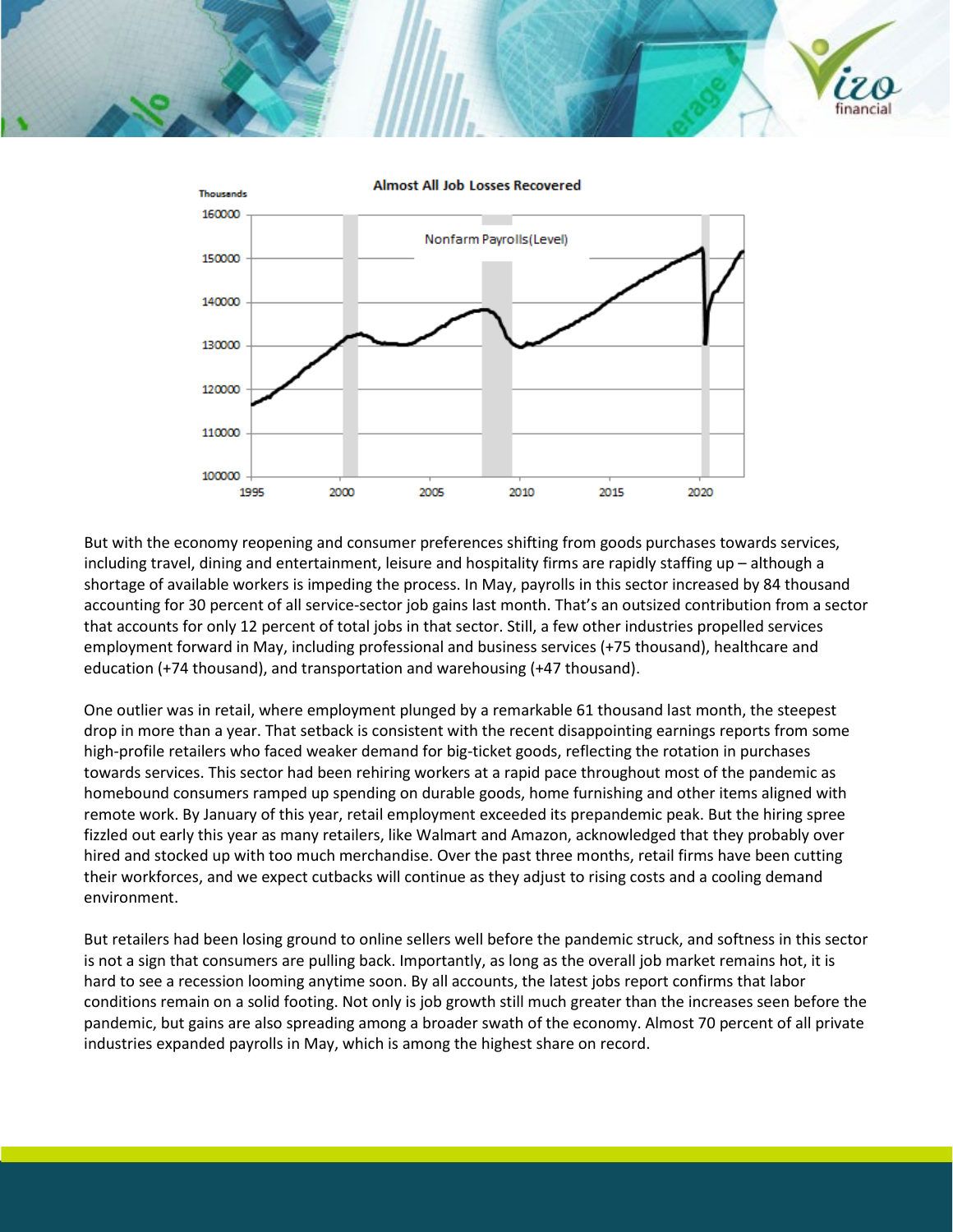One encouraging feature of the jobs report is that more people are joining the labor force. Thanks to high inflation, lessening health fears and perhaps shrinking savings buffers, workers are coming off the sidelines. The labor force participation rate increased 0.l percent to 62.3 percent in May, reversing half of the surprising decline in April. More important, the participation among prime-age workers increased to a pandemic high, climbing to 82.6 percent, only a half percent below its prepandemic peak. That's less than half the 1.1 percent shortfall for all workers, as the prime-age cohort is not affected by the wave of retirements that has dragged down the participation rate for all workers.

inancia



## Prime-Age Labor Force Participation Rate

Expanding the supply of labor is a key objective of the Federal Reserve for two reasons. For one, it means that disenfranchised workers who have been shut out of the job market for a variety of reasons are now finding greater employment opportunities. This is an important step towards lessening the income and wealth inequality that has been a blemish on the American economy over the past three decades. With the unemployment rate at a rock bottom 3.6 percent and nearly two job openings for every unemployed worker, those on the lower end of the income and wage scale are in a stronger bargaining position to close the gap.

For another, worker shortages have been a key element driving up wages and stoking the inflation embers that the Fed is desperately striving to cool. Raising interest rates, of course, dampens the demand for labor and helps accomplish that goal. But the hope is that wage increases can be tamped down without causing too much of a rise in unemployment, which could lead to a recession. A big help would be forthcoming if more workers joined the labor force, easing wage pressures stemming from the formidable unsatisfied demand for labor. The good news is that the latest jobs report suggests wage increases may be slowing. Average hourly earnings for all private-sector workers rose a tolerable 0.3 percent for the second consecutive month, lowering the increase over the past year to 5.2 percent from 5.5 percent in April and 5.6 percent in March. What's more, the slowdown has not cut into the wage gains achieved by lower paid workers. Average hourly earnings for nonmanagement workers increased by a torrid 0.6 percent in May, although their annual increase did slip to 6.5 from 6.6 percent in April.